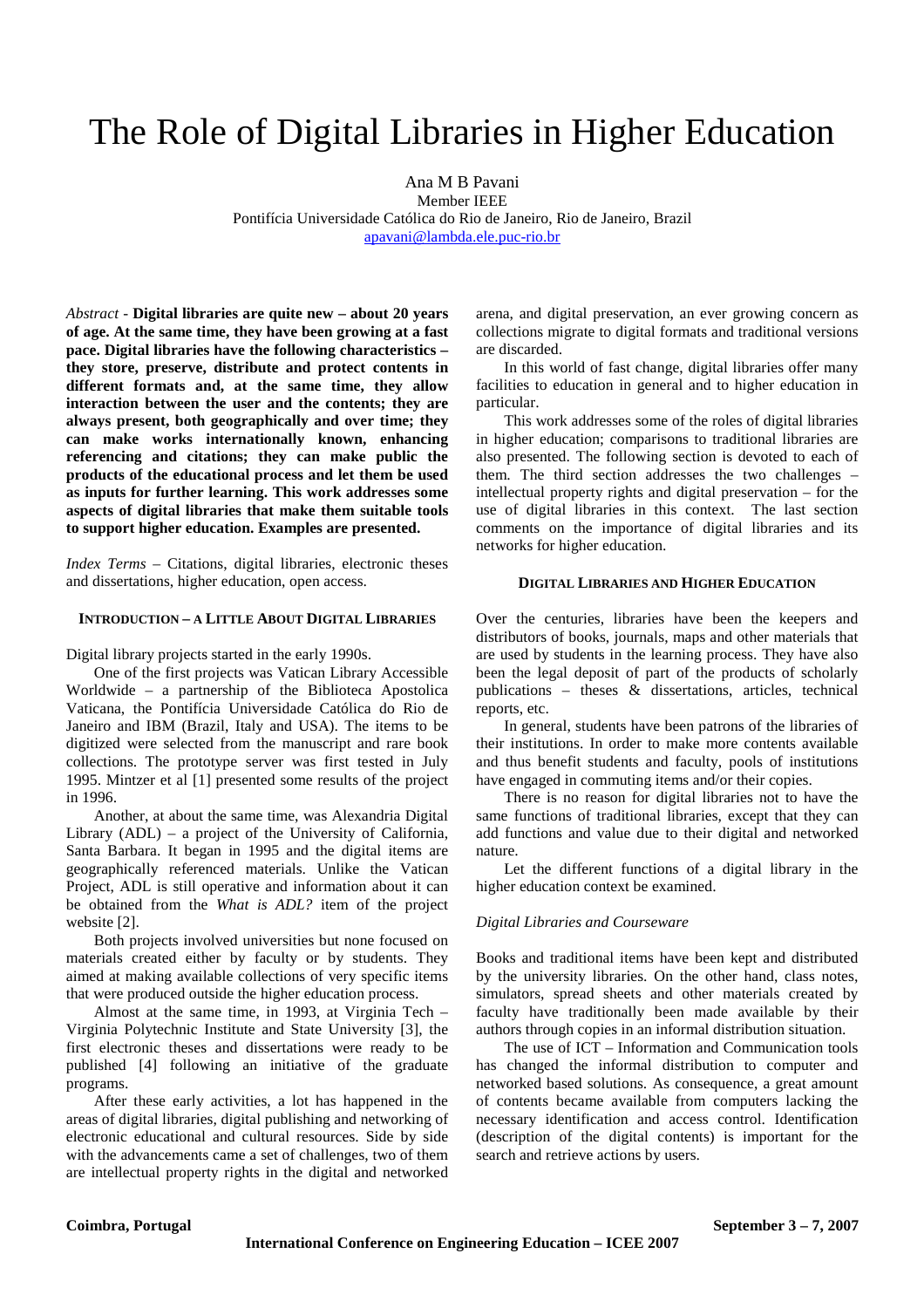The LTSC – Learning Technology Standards Committee [5] is a committee of IEEE – Institute of Electrical and Electronics Engineers [6] whose mission is 'to develop technical Standards, Recommended Practices and Guides for software components, tools, technologies and design methods that facilitate the development, deployment, maintenance and interoperation of computer implementations of education and training components and systems', as stated on the LTSC web page. The use of digital contents in education has become so important that LTSC has one of its working groups with the specific mission of addressing metadata for LOs. The work of the LTSC is heavily based and interrelated to the developments of the Ariadne Project [7], the IMS Global Learning Consortium [8] and the actions of NIST – National Institute for Standards and Technology [9].

Two of LTSC's areas of work are closely related to digital libraries which must comply with the specifications for metadata for LO – Learning Object identification and their management functions.

Digital libraries are suitable tools to manage courseware and additional reference items used in class. Some reasons for this use are:

- Management of documents in all formats in a unified way – texts, animations, interactive exercises, audio files, video streams, e-books, e-journals and online tests can be stored, described and distributed through computers and networks. The management is independent of the type of information, as long as it can be stored in digital files. It also can be shared without human intervention making the whole process faster and cheaper.
- Access control contents can be assigned different types of access according to the classes of users that are entitled to them. Authors can decide if their works are to be used by their students only, by any student of a given institution or the public in general.
- Content sharing  $-$  authors can make their contents available for other faculty to aggregate into their courseware. This can be done without duplication, simply by 'pointing' to the contents with the suitable set of metadata elements.
- Interactivity contents that are managed by digital libraries can be interactive and based on multimedia. Students can listen to soundtracks, view animated images, solve exercises and have them checked online, write and send comments to authors and/or tutors.
- Customization some users may require special characteristics of the contents and the system. This is true when people with special needs are involved, for example, persons who are blind or visually impaired. System interfaces and contents in digital formats can be customized to fulfill these necessities.
- Reuse courseware can be developed with a granularity that makes it flexible to combine and support multiple syllabus. Reuse is important because developing courseware is expensive and takes time, so increasing reuse improves efficiency. An example of the importance of this topic can be seen from a note on the Clips & Pinters section of the D-Lib Magazine [10]

presenting the results of the study "Long Term Retention and Reuse of E-Learning Objects and Materials" [11] that was funded by JISC – Joint Information Systems Committee [12] in the United Kingdom.

- Cross-institution cooperation digital libraries in general are connected to the Internet, this allows that contents be used from different cooperating institutions, as long as the LOs are described (metadata) and managed in a suitable way. An example of the importance of cooperation is MERLOT – Multimedia Educational Resource for Learning and Online Teaching [13], an organization whose mission, as stated on the website, is "MERLOT is a leading edge, user-centered, searchable collection of peer-reviewed, higher education, online learning materials created by registered members, and a set of faculty development support services. MERLOT's vision is to be a premiere online community where faculty, staff, and students from around the world share their learning materials and pedagogy. MERLOT's strategic goal is to improve the effectiveness of teaching and learning by increasing the quantity and quality of peer reviewed online learning materials that can be easily incorporated into faculty designed courses." Digital libraries are useful tools to manage large quantities of LOs.
- Any place and at any time  $-$  students study in different hours of the day any day of the week, this is more significant when distance learning is considered. Students can be in any country and accessing courseware anytime. Since digital libraries are available 24/7 (24 hours per day, 7 days per the week) and the Internet connects the whole world, courseware is always available from any geography.

At PUC-Rio, there has been some experience in the use of digital libraries to manage courseware. The results have been satisfactory in terms of access and sharing levels [14]. The Maxwell System [15] allows 5 access levels and 4 sharing levels, and this has given faculty a reasonable flexibility in the use of contents, yielding a fair amount of reuse of basic contents [16].

# *Digital Libraries and References*

Students go to libraries to look for materials that go beyond course contents. They seek additional books, journals, theses & dissertations, technical reports and other items that enhance the learning process.

This is extremely important in the high undergraduate years and in the graduate level. Research is based on a lot of searching, retrieving and reading. So, libraries must carry and make available collections to fulfill this need. Some examples in the traditional world are the subscriptions of scientific journals and conference proceedings.

Digital libraries, like their traditional counterparts, can hold reference materials. In addition they have all the advantages mentioned in the context of courseware. At the same time, the characteristics of being available all the time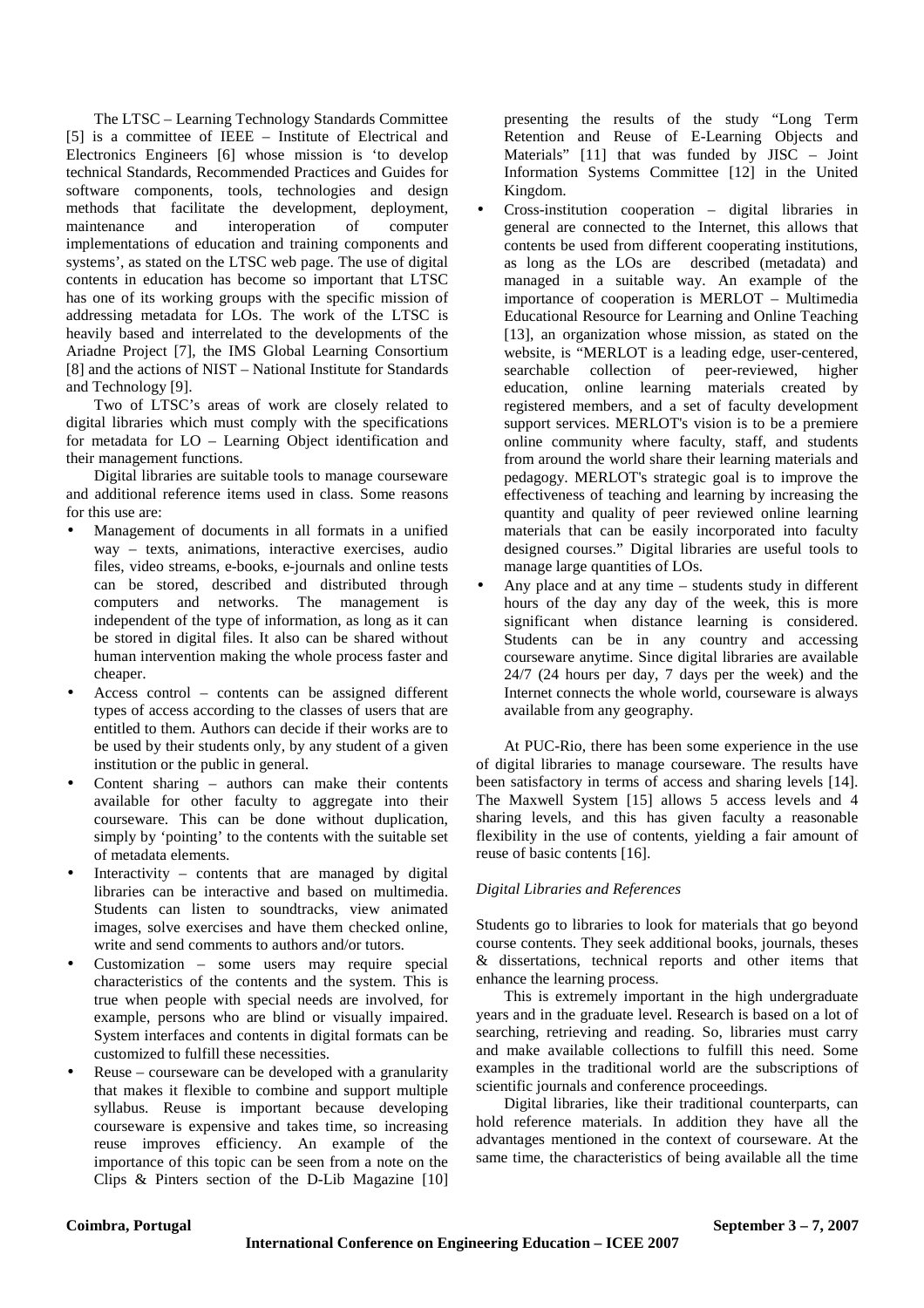from anywhere and of cross-institutional cooperation are the strongest points.

Digital libraries in their role of courseware and reference holders and distributors are of paramount importance in distance learning and training. A very special situation occurs in continued education when focusing on training professional staff who works in remote locations, as for example engineers in road and dam constructions, and offshore oil drilling. Current trends in continued education make digital libraries very useful, specially due to the possibility of customization of contents to meet individual needs [17].

# *Digital Libraries and the Products of Higher Education*

In general, when someone thinks about educational contents, courseware comes to mind. But there are contents that are produced by higher education processes. They are results (outputs) of all levels – undergraduate students write projects in other to get their degrees, while master and doctoral students research, write and publish theses/dissertations.

Besides being results of higher education, these works are reference materials used by other students. They are also contents that researchers seek.

Theses & dissertations are specially important items because the contain state-of-the-art results and up-to-date bibliographic reviews. They have received the most attention in terms of dissemination among the results.

The use of digital libraries makes theses & dissertations much more available and, for this reason, much more visible. Besides this, ETDs – Electronic Theses and Dissertations allow multimedia to be used making the works richer and more attractive.

In 2000, Hagen and McMillan [18] presented some interesting points related to ETDs; two are worthed being mentioned. The first is that much of the research developed during graduate work ends up by not being published in journals and for this reason is not known. Digital libraries make this knowledge easily and widely accessible; the whole process is much faster than traditional publication. Virginia Tech started requiring ETDs in 1997; the total requests for theses and dissertations rose from 31,171 in 1996 to 1,090,113 in 1999. The second important point is the decrease in administrative costs: paper, binding, handling and shelf space.

Universities all over the world have engaged in ETD projects. A lot of work has been done in the various countries and in the international scenario. Some countries established national consortia of ETD digital libraries and a national union catalog, as for example Brazil and Lithuania; others have national regional consortia, as for example the United States; a third group is composed by countries that have formed regional multi-country consortia like the Australasian Digital Theses Program; another group of countries has consortia and individual university contributions, like the United States; and some countries have only individual contribution from the universities.

No matter the type of organization, these institutions have decided to establish standards of operation, to allow interoperability, and have joined NDLTD – Networked Digital Library of Theses and Dissertations [19]. NDLTD is an initiative that began in 1996 at Virginia Tech and "is a collaborative effort of universities around the world to promote creating, archiving, distributing and accessing Electronic Theses and Dissertations" [20]–[21]. Their objective is to make ETDs available worldwide and as easy to find as possible. Currently, the NDLTD union catalog has over 300,000 records of online full-text theses & dissertations from all over the world.

All universities that have ETD digital libraries have experienced the increase of accesses to theses and dissertations and also an international interest for the works. At PUC-Rio, the access statistics of the Maxwell System show that five ETDs had more than 5,000 accesses in 2006.

Following subsections will address the organization of these union catalogs and the open access movement.

## *Digital Libraries and Scholarly Publications*

Universities have contributed to a class of publications referred to as "scholarly publications". The availability of personal computers connected to the Internet has allowed researchers to report results through these systems in addition to the traditional printed journals.

Van de Sompel and Lagoze [22]–[23] mentioned that the fast pace of research results in the sciences has required alternative forms of publication to overcome the latency times of traditional peer-reviewed journals. At the same time, the rising costs of journal subscription have also yielded the need for alternative ways of publishing.

According to the authors, these two factors and the availability of computers and networks paved the way for scholars to publish research results on the Internet. Many repositories have been created to communicate scholarly results in the form of E-Prints (pre-prints). The possibility of making the repositories interoperable in order to bridge them, so results could be found, lead to a set of meetings, the first one in Santa Fe, NM, in 1999. The result of this activity was the broadening of the scope to go beyond E-Prints and the creation of the Open Archives Initiative [24].

The Open Archives Initiative implemented the OAI-PMH – Open Archives Initiative Protocol for Metadata Harvesting that is used to automatically collect metadata from repositories and deposit them on union catalogs for integrated search. OAI-PMH is used for any type of digital contents and ETDs use it to build the many union catalogs all over the world.

## *Digital Libraries and Open Access*

All over the world, intellectual property rights (IPR) are protected by law. This is important because IPR are basic rights of democracy and stimulus for intellectual creation.

At the same time, authors may want to share their works, specially in the academia. This is the idea behind the Creative Commons [25], a non-governmental organization created in 2002. The goal of this organization is to help authors share their works under the idea of "some rights reserved" instead of "all rights reserved". They neither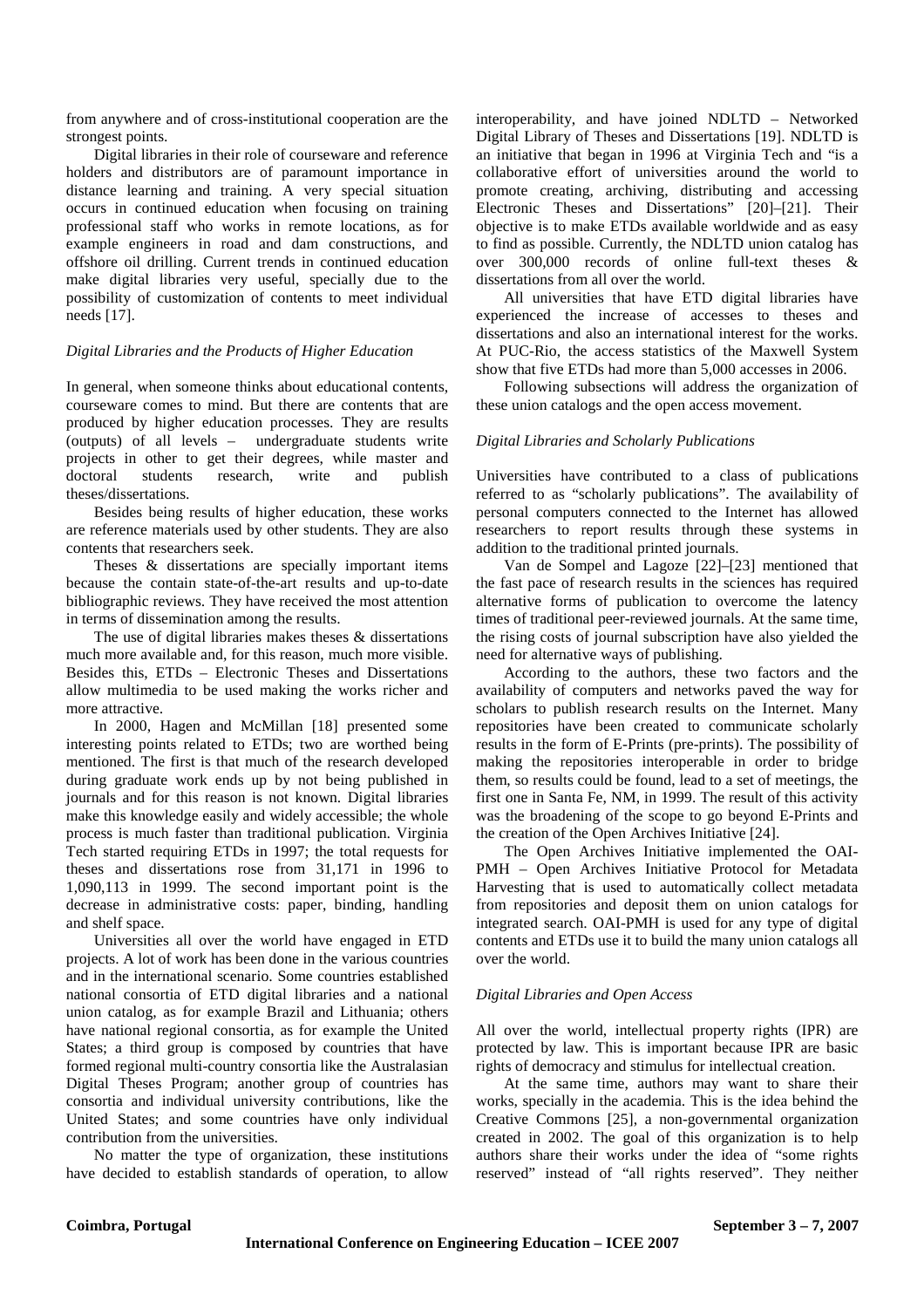suggest that authors' rights be violated nor that copyrights be abandoned; only that works be shared in the extent authors find suitable. The motto on their website is "Share, reuse and remix – legally". This motto contains ideas that can easily be implemented if digital libraries are used to manage digital contents.

Creative Commons defined a set of six types of licenses for contents to be shared. When an author decides to use the CC idea of content sharing, one of the types must be chosen. The use of CC licenses has become quite popular. At PUC-Rio, a book on Engineering Education [26] was published on the Internet under CC Attribution-Noncommercial 2.0. From the day it was made available (November 11, 2005) until April 30, 2007, it was accessed 5,269 from 40 different countries. It is important to remark that it is written in Portuguese.

Currently, there is a worldwide effort towards Open Access (OA) to information. Some remarkable events towards this goal can be cited.

The first is the event that was held in Budapest, Hungary, in 2002 – representatives from various types of institutions signed a document of support of Open Access to information; later on, over 4,000 individuals and 300 institutions subscribed it. This meeting is known as Budapest Open Access Initiative [27]. The second is the Berlin Declaration on Open Access to Knowledge in the Sciences and Humanities [28]; it was signed during the Conference on Open Access to Knowledge in the Sciences and Humanities in 2003. The third is an action of the Humboldt University [29] in Berlin; in May 2006, the Senate of the university approved the Open Access Declaration of the Humboldt University Berlin [30] encouraging its scientists to publish in open access journals and making available technological infrastructure for this to happen.

Digital libraries are suitable to hold and distribute open access materials – they can manage contents and, with OAI-PMH data providers, make metadata available for harvesting for union catalogs. They can multiply accesses because of interoperability and the existence of an active worldwide digital library community.

It is important to assess the importance of Open Access to higher education. It can be viewed from two different points of view.

Initially, the student or researcher looking for references must be considered – the more contents are made available the better. Knowing previous results avoids duplications and waste of time and funds. At the same time, the search must be efficient and this is accomplished with digital libraries that are compliant to standards and best practices.

The second role is that of the author of the works – in the academia citations are a measure of quality of the works. This second vision is directly related to the impact factor introduced by Garfield in 1955 [31]. A lot of discussions have been devoted to impact factors and how they can be biased, perfect, etc. An interesting item of this discussion was introduced by Garfiled [32] almost 40 years after his first work, where he states that review articles are more cited because they contains extensive bibliographies; this is a characteristic of ETDs and students always mention this is an important motivation to access them.

Stevan Harnad et al [33] presented interesting results comparing the impact of articles published in OA journals when compared to traditional ones. They suggest there are two roads for articles to be accessed – the golden road of OA journals and the green, where both traditional and OA versions exist (green because the authors granted "green light" for OA publishing). After examining the numbers, there is no doubt that OA articles are more cited and even cited much earlier due to the latency time of traditional journals; this generates a positive feedback in terms of citations. Another work [34] shows the shift in the behavior of editor that allows OA versions in parallel to the traditional printed article (pre-prints, pos-prints, both).

Therefore, OA is beneficial to higher education from both points of view. Digital libraries are useful tools to OA.

## **CHALLENGES FOR DIGITAL LIBRARIES**

Digital libraries face many challenges – interoperability; 24/7 operation; multi-language, multi-culture and multilegislation situations; multiple types of information and ever changing digital formats; information asset security; digital preservation; and IPR – Intellectual Property Rights.

 The last two seem to be the most crucial. Worldwide many efforts have been devoted to the study of these two topics and to finding solutions for the problems they represent in the use of digital contents.

 Digital preservation can be seen from three different points: (1) the physical preservation of the supporting medias (HDs, CDs, DVDs, tapes); (2) the technological preservation to avoid technological obsolescence; and (3) preservation of access. Some important actions can be mentioned dating as far as the 1990s.

 In 1994, the Commission on Preservation and Access and the Research Libraries Group [35] created the Task Force on Digital Archiving. In 1997, the Commission on Preservation and Access merged with CLIR – Council on Library and Information Resources [36].

 The objective of the Task Force was to investigate the means of ensuring "continued access indefinitely into the future of records stored in digital electronic form". The group had members from different organizations interested in the preservation of digital collections – archives, libraries, museums, universities, scholarly societies, publishers and industry. In 1996, the Task Force presented the final report of its activities [37], where problems were identified related to both media deterioration and to technological obsolescence. Analysis was performed on solutions for obsolescence; different types of migration of technology were analyzed along with the issues of integrity of documents and of the information. This document also addresses costs associated with preservation efforts.

 In 2003, UNESCO published the UNESCO Charter on the Preservation of the Digital Heritage [38] whose objective is to make governments and all institutions that create digital contents aware of the necessity of the preservation of both contents and access.

 A special case of preservation challenge is related to born-digital contents, i.e., contents that have no existed on other media except some type of digital media. This is the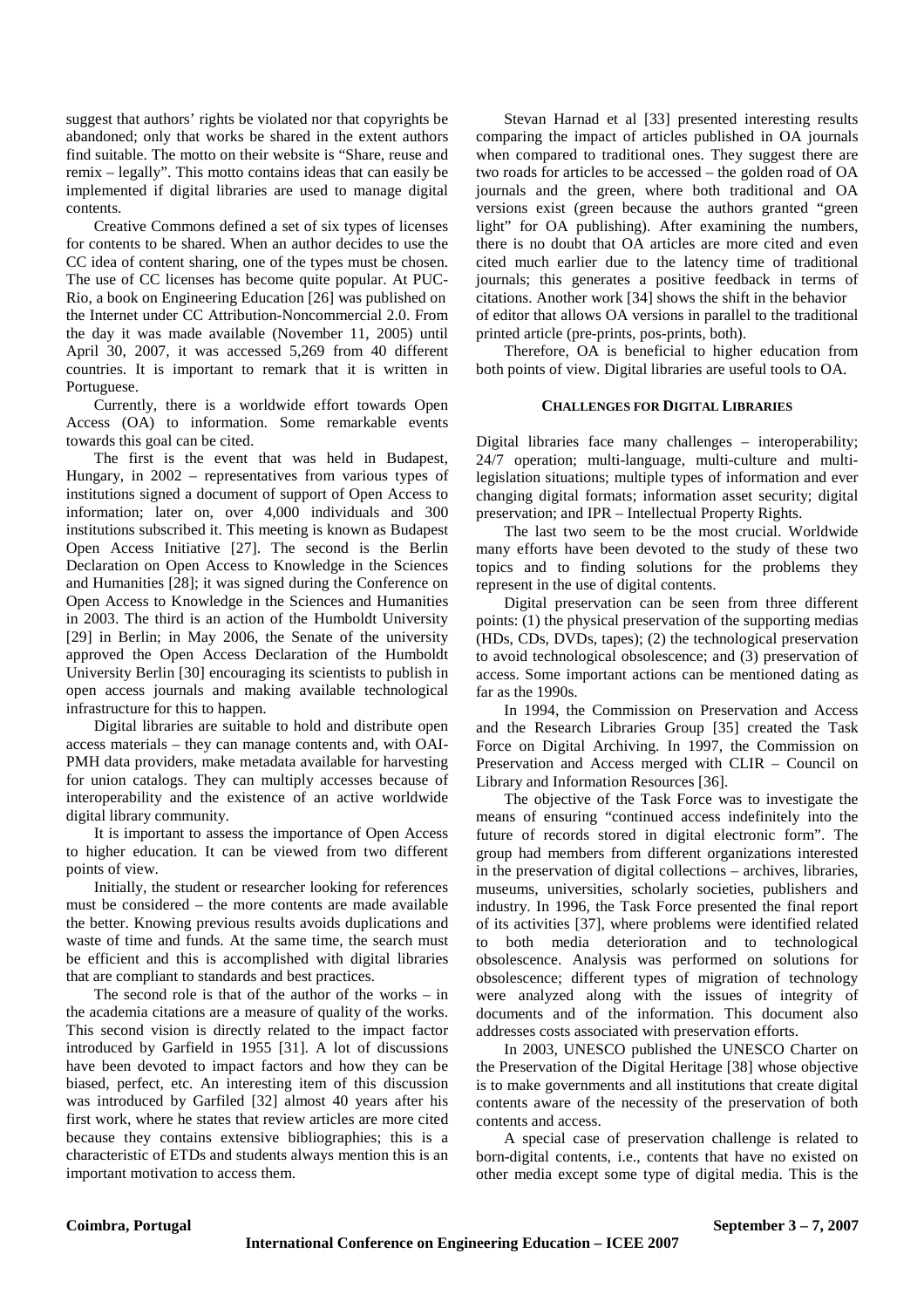case of computer based simulators, on-line interactive exercises and animations which are important learning objects. Another set of born-digital contents is present in all on-line interaction in companies or between companies and business partners or clients (e-business and e-commerce) and in government actions (e-government). This is an area where archives and archivists are very active due to the mission of preserving institutional and government archival documents.

 As higher education migrates from traditional medias to the digital formats, these problems will have to be faced. For example, when theses and dissertations written on paper are no longer used and ETDs become the only format, archival problems will be present concerning the log term preservation of these works. The preservation of born-digital LOs is a current concern specially due to products that are discontinued.

 Preservation of access is another big challenge. A news release published by Ascribe [39], on an article written by Dellavalle et al [40], shows the results the authors obtained after searching Internet based reference on medical publications. The numbers are quite surprising: (1) Internet references accounted for 2.6% of all references on more than 1,000 articles published on three medical journals between 2000 and 2003 – New Journal of Medicine, The Journal of the American Medical Association and Science; (2) 13% of the Internet references were lost for articles that were 27 or less months old.

 One of the possible solutions to overcome this problem is the DOI – Digital Object Identifier [41]; it is a controlled name assigned to a digital object that does not change, even if its location changes.

 The second challenge is intellectual property in the digital world – another point of great attention. The digital world has changed the way information is recorded and distributed, as well as the roles of the actors in the process. Anyone can publish a book on a website, or make a film and distribute it through YouTube, or take pictures and distributed them via e-mail. At the same time, intellectual property laws, in general, were created before the information revolution took place.

 In 2006, the British Library [42] launched its Intellectual Property Manifesto [43]. The manifesto deals with the balance between access and authors' rights. It suggests six areas to be addressed.

 Another important document is the report written by the Committee on Intellectual Property Rights and the Emerging Information Infrastructure [44]. The motivation of the committee was 'to assess issues and derive research topics and policy recommendations related to the nature, evolution, and use of the Internet and other networks, and to the generation, distribution, and protection of content accessed through networks'. As in the case of the Task Force on digital preservation, this committee had representatives from all interested parties.

 Intellectual property is of paramount importance in higher education. One of the reasons is the students must be taught about IPR and how authors' rights must be respected, while research and use of previous works is necessary and must be encouraged. A second reason is that's results of the

higher education process – technical reports, articles, theses & dissertations, books and patents are to be protected.

 Intellectual property rights come to discussion when OA is considered and/or when an author must choose a Creative Commons Attribution (license level). So, students as well as faculty will be involved in the world of IPR. Universities will have to adjust their rules and the way they deal with IPR in this new environment.

IPR in the digital age will impact higher education.

#### **COMMENTS**

Libraries have been the companions of higher education for many centuries. They have preserved and given access to all sorts of materials – books, manuscripts, rare documents, journals, maps, etc. – that have supported the process of learning. They have also been the keepers of materials produced by students, faculty and researchers – graduate projects, theses  $\&$  dissertations, technical reports, etc. – in this sense they have functioned as the institutional archive.

It is important to remark that, for institutionally created materials, the library has to grant access while preserving the documents as an archive. Theses and dissertations are scientific works but, at the same time, are parts of the history of the institution.

When a digital library is created, all the functions that have been performed by the traditional library will have parallel in the digital and networked environment.

In terms of preservation, the problem is more complex since two types are to be considered – the physical preservation (as traditional libraries) and the technological preservation, in a world of fast-changing technology.

At the same time, a digital library can perform functions that are impossible with traditional situation and that aggregate value to higher education. These were presented in the second section of this work. Accessibility, availability, interaction, customization and reuse are strong reasons to use digital libraries for higher education even when there are challenges in the digital and networked environment.

#### **REFERENCES**

[1] Mintzer, F C, Boyle, L. E., Cazes, A. N., Christian, B., Cox, S. C.Giordano, F. P., Gladney, H. M., Lee, J. C., Kelmanson, M. L., Lirani, A., Magerlain, K., Pavani, A. & Schiattarella , F., "Toward online, worldwide access of the Vatican Library materials", *IBM Journal of Research and Development ,* Vol 40, No 2., 1996, pp 139- 162, available

http://www.research.ibm.com/journal/rd/402/mintzer.html,

- [2] Alexandria Digital Library, available http://www.alexandria.ucsb.edu/adl
- [3] Virginia Tech Virginia Polytechnic Institute and State University, available http://www.vt.edu/
- [4] McMillan, G, "Electronic Theses and Dissertations: Merging Perspectives", draft (dated November 10, 1995) of the article that was written for a special issue of *Cataloging and Classification Quarterly,* that focused on *Electronic Resources: Selection and Bibliographic Control*, Vol 22, No 3/4., 1996, available http://scholar.lib.vt.edu/theses/GailsCCQarticle.html
- [5] LTSC Learning Technology Standards Committee, available http://ieeeltsc.org/